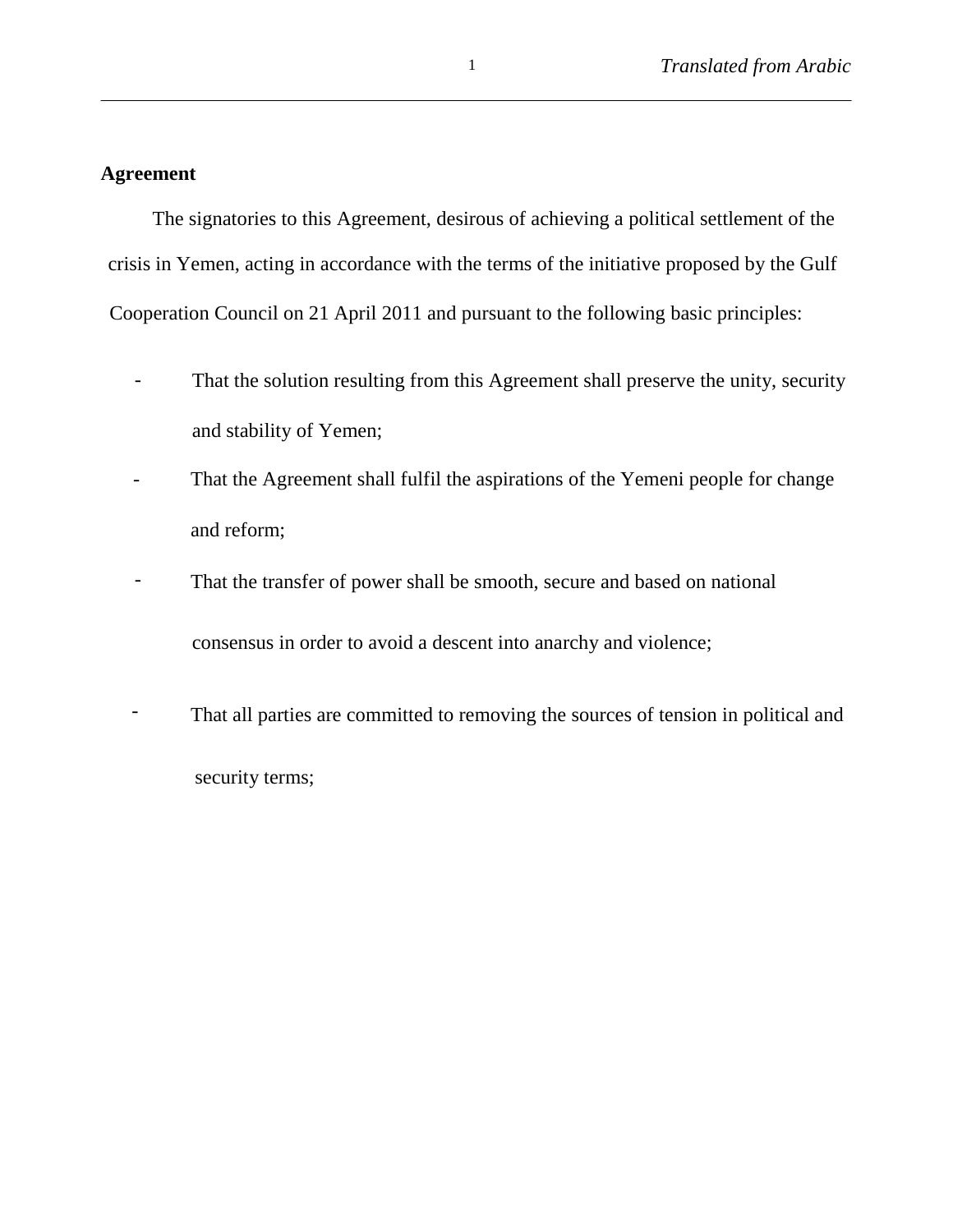- That all parties are committed to ending all forms of reprisals, pursuit and prosecution by extending guarantees and pledges towards that end;

Have agreed on the following implementation steps;

1. On the first day of the Agreement, the President of the Republic shall request the opposition to form a government of national unity with 50 per cent representation from either side. That government shall be formed no later than seven days after his request.

2. The newly formed government shall create the appropriate atmosphere in order to achieve national consensus and put an end to the sources of tension in political and security terms.

3. On the 29th day after the Agreement enters into force, Parliament, including the opposition, shall adopt laws granting immunity from legal and judicial prosecution to the President and those work worked with him during his time in office.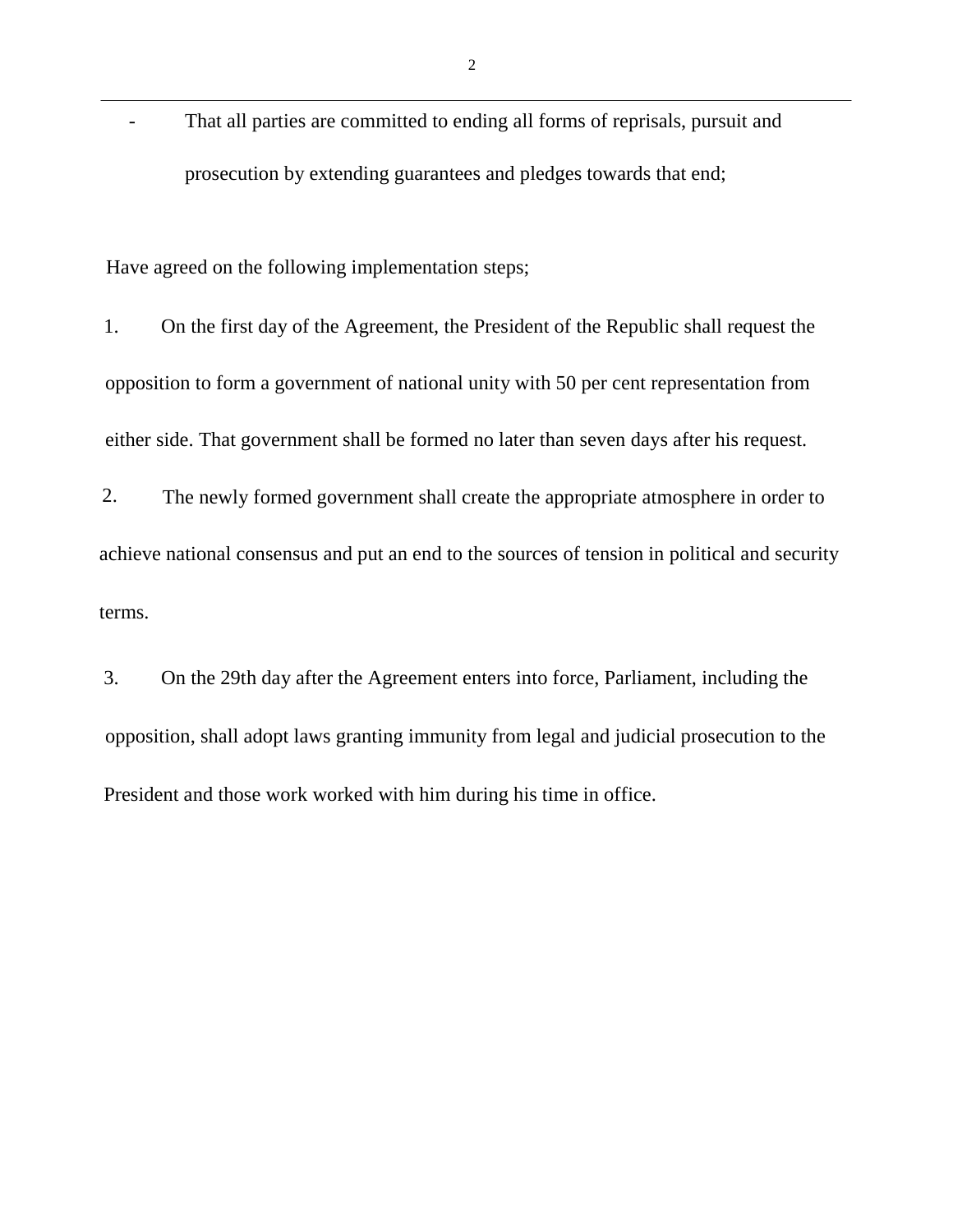4. On the 30th day after the Agreement enters into force, once Parliament, including the opposition, has adopted the law on safeguards, the President of the Republic shall tender his resignation to Parliament. When Parliament has accepted his resignation, the Vice-President shall become the legitimate President by appointment.

5. The President by appointment shall call for presidential elections within 60 days in accordance with the Constitution.

6. The new President shall establish a constitutional committee to oversee the preparation of a new constitution.

7. When complete, the new constitution shall be submitted to a popular referendum.

8. If the constitution is approved by referendum, a time frame for parliamentary elections shall be determined in accordance with the new constitution.

9. After the elections, the President shall request the Chair of the party that has gained the greatest number of votes to form a government.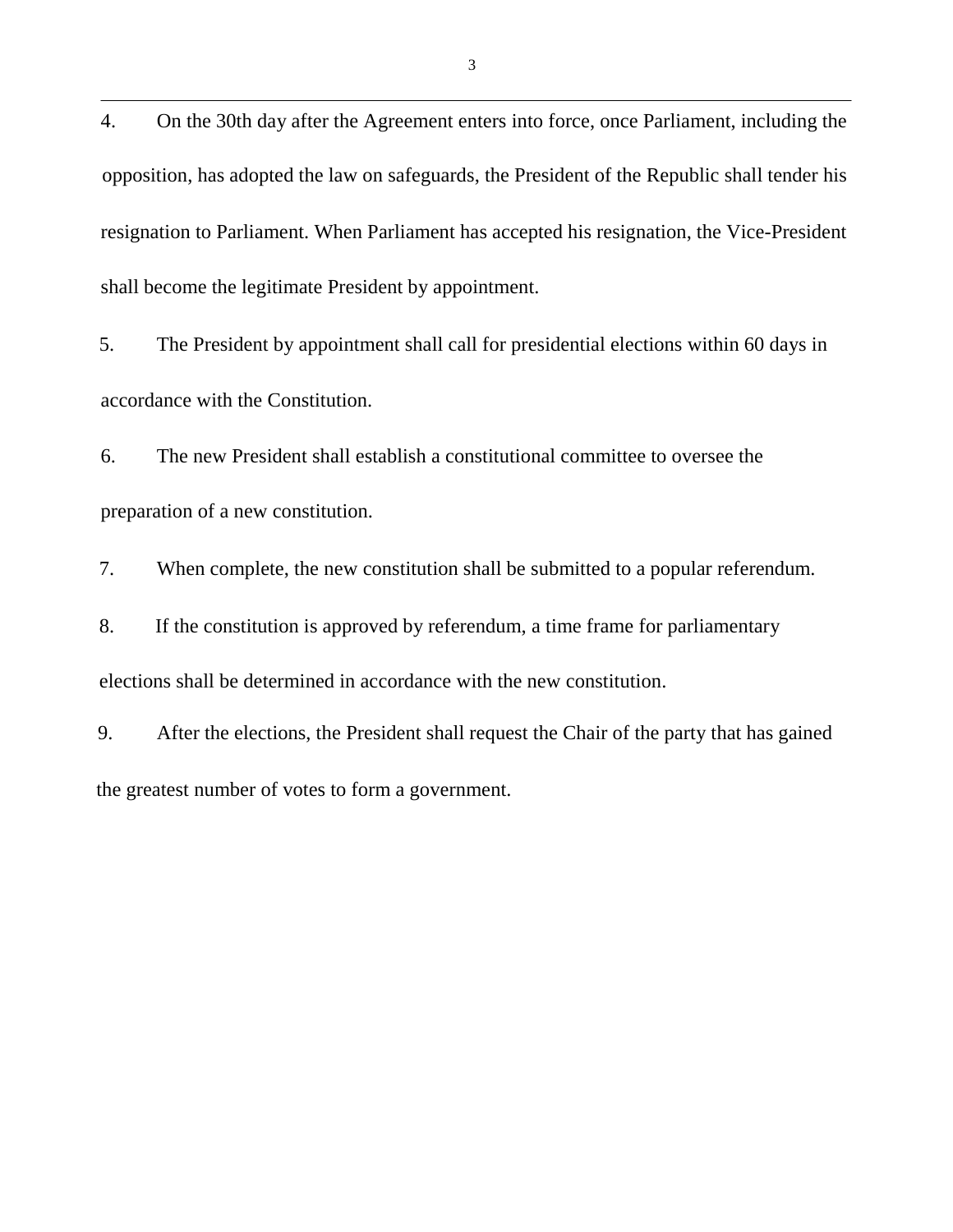10. The States members of the Gulf Cooperation Council, the United States of America, the European Union and the Russian Federation shall be witnesses to the implementation of this Agreement.

11. This Agreement has been prepared in four original copies in the Arabic language. It shall enter into force on the date when all parties have signed it.

## **Signatures of the parties to the Agreement**

| (Signed) Ali Abdullah Saleh                                     |                                                                                                 |
|-----------------------------------------------------------------|-------------------------------------------------------------------------------------------------|
| President of the Republic                                       |                                                                                                 |
| Chair of the General People's Congress                          |                                                                                                 |
| (Signed) Abdulkarim Ali <b>Al-Iryani</b>                        | (Signed) Mohamed Salem Basendwah                                                                |
| Second Deputy Chair of the General<br>People's Congress         | Chair of the Preparatory Committee for<br><b>National Dialogue</b>                              |
| (Signed) Sadiq Amin Abu Ras                                     | (Signed) Yasin Sa'id Nu'man                                                                     |
| Assistant General Secretary of the General<br>People's Congress | General Secretary of the Socialist Party and<br>Temporary Chair of the Joint Meeting<br>Parties |
| (Signed) Amat Al-Razzaq <b>Hamad</b>                            | (Signed) Abdulwahhab Ahmad <b>Al-Insi</b>                                                       |
| Assistant General Secretary of the General<br>People's Congress | General Secretary of the Yemeni<br><b>Congregation for Reform</b>                               |
| (Signed) Ahmad Ubayd Bin Daghr                                  | (Signed) Hasan Muhammad Zayd                                                                    |
| Assistant General Secretary of the General<br>People's Congress | General Secretary of the Al-Haqq Party                                                          |
| (Signed) Qasim Salam                                            | (Signed) Sakhr Ahmad Al-Wajih                                                                   |